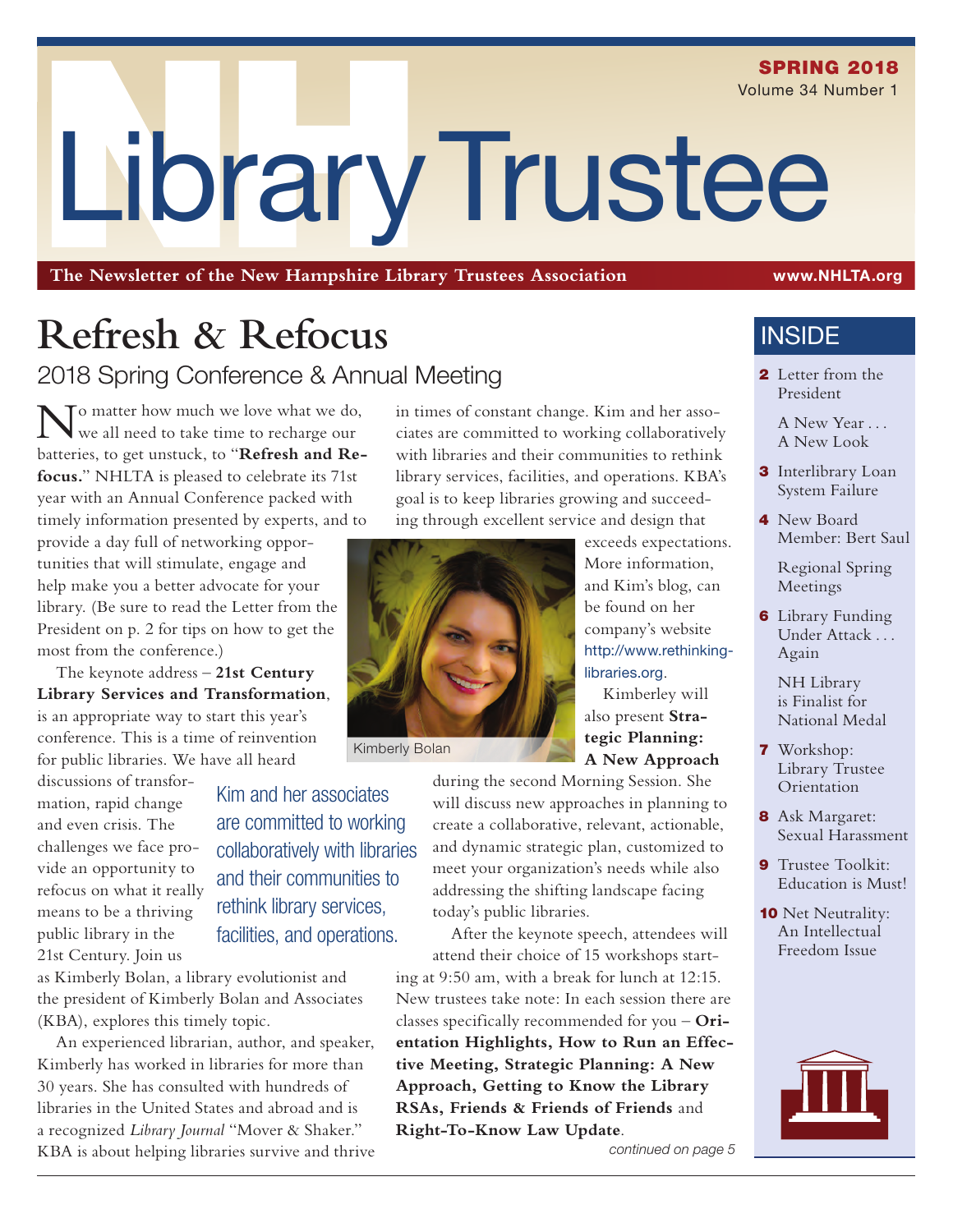# Letter from the President . . .



Susan Gaudiello NHLTA President

## *Spring 2018*

The Spring newsletter always highlights our upcoming Annual Conference, set for May 14 in Manchester this year. I encourage you to read the related article profiling this year's great workshops and impressive speakers. We mailed the conference brochures in late February, and the program information and online registration can be found on the NHLTA website.

While the conference is always chock full of useful information, how can you get the most out of this educational event? Here are a few tips:

Send multiple people from your board, and include your library director, too. Then, split up to attend as many of the concurrent workshops as you can. At your next couple of board meetings, have trustees report on the workshops they attended, sharing what they learned that is most pertinent for your own library.

■ When you hear other trustees share their ideas and concerns in a workshop, and you want to "pick their brains" further, buttonhole them after the session and get their contact information. I have always found other trustees to be generous with their time and very helpful resources. You may learn more in a leisurely conversation after the conference than in the few minutes between sessions.

■ Yes, you enjoy the folks you probably drove with to the conference, but consider splitting up at lunch so that you can meet people from other libraries. Networking not only brings you new ideas, but allows you to share your own experiences and successes.

 If you heard something that you want to research further *("Do we* really *have to do what that lawyer advised?!"*), jot it down. Then you can post a follow-up question on the NHLTA LISTSERV® or contact an NHLTA Board member for further information. Many presenters welcome post-conference communications from attendees as well. If they share their email address in their slide presentation, it generally means you can contact them.

■ De-brief as a group on the way home. Sharing what you heard when it's still fresh in your mind is a great way to retain the information.

Don't forget to stop by the exhibit tables and pick up any materials the companies may have, along with whatever nice mementoes they may be sharing. Often you can get some free consultation at the conference on issues you are facing at home.

The Annual Conference is a perfect opportunity to "Refresh and Refocus." I look forward to seeing you there!

Turan

Susan Gaudiello, NHLTA President s.gaudiello@nhlta.org

# A New Year ... A New Look

T<br>also he theme of this year's Spring Conference is "Refresh & Refocus". We've taken this to heart and working with designer Jill Shaffer Hammond, we have refreshed the look of *NH Library Trustee*. Our goal was to make it easier to find the information you're looking for, whether you skim the headlines or settle in

to read it cover to cover. We hope you like it!

As always, we want to hear from you – comments, suggestions and especially your library news. Send your announcements; photos from events and programs; your successes, plans and goals to the Editor, Katrinka Pellecchia at k.pellecchia@nhlta.org. Thank you!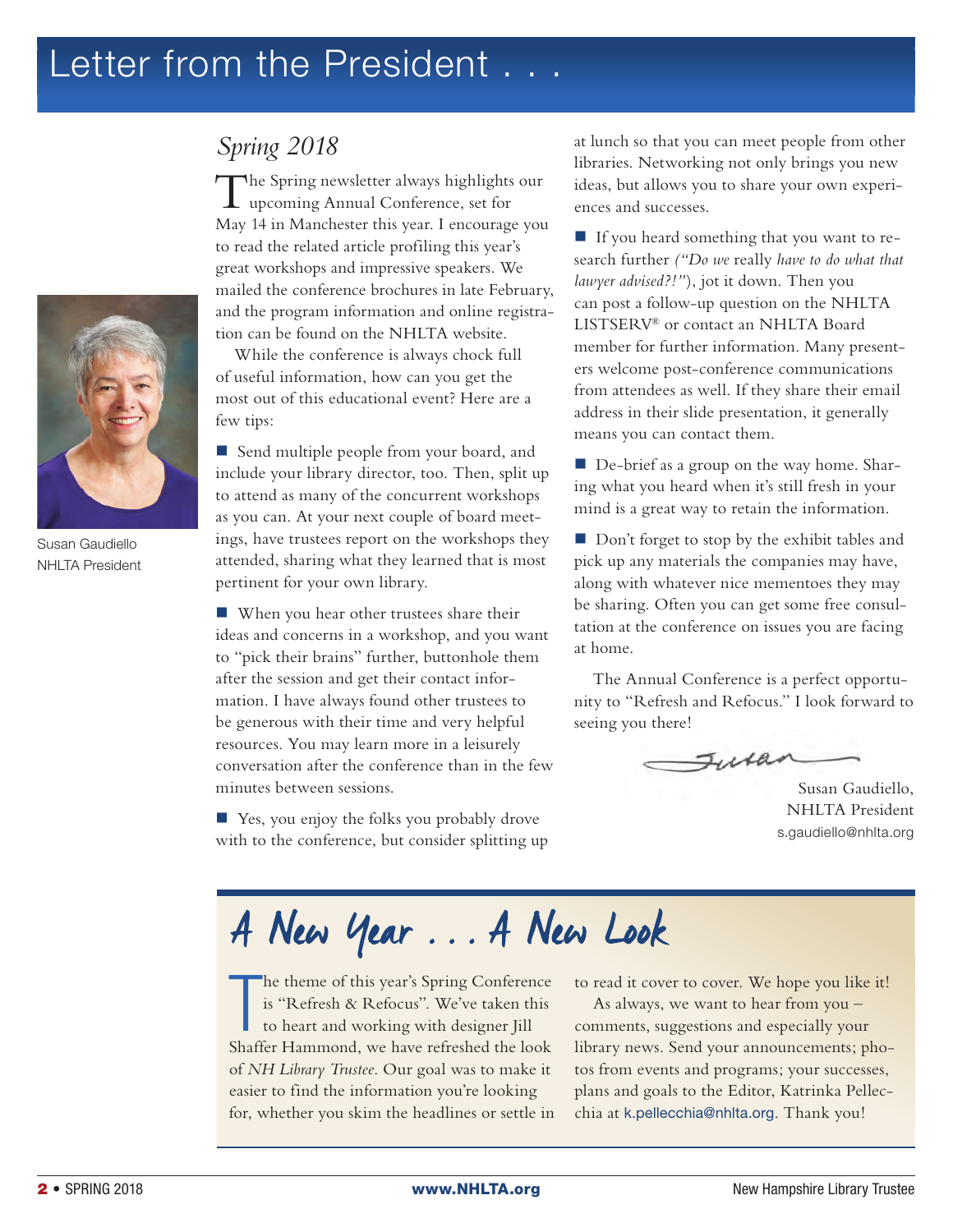# Interlibrary Loan System Failure Tying up Librarians' Time

 $A$ s most of you know, the interlibrary loan system has been down since the<br>
beginning of last December when both the ILL server's hard drives failed. More details about the failure can be found on the New Hampshire Automated Information System's NHAIS Notes at nhais.blogspot.com.

The following has been excerpted from an article by Caitlin Andrews that appeared in the Concord Monitor on January 24, reprinted by permission.

It's not uncommon for the Concord<br>Public Library to process more than Public Library to process more than a dozen interlibrary loan requests a day.

But starting late last year, processing requests to borrow material from other libraries has been significantly more time-consuming, and as of last week, about 150 requests were unfulfilled, library director Todd Fabian said. That's because a component of the state's interlibrary loan system – a vast information highway that allows the state's 234 public libraries, as well as several university and public school libraries, to loan resources to one another – has been down.

Michael York, the state librarian at the New Hampshire State Library, said an effort to patch the system has been ongoing. But the system is old, from about 2002. The only way to really fix the problem, York said, is for a new system to be installed.

"There's good reason for people to be upset," he said. "They have to do the work that the system we purchased is supposed to do. ... We're working as hard as we can to get this up and running. We understand that people are stretched."

The problem is with the statewide catalog called the New Hampshire Union Public Access Catalog, York said. When the system is working perfectly, librarians can access the catalog and make a request for a book, video, or other library resource. The server then determines which libraries have the requested material and instantaneously sends out a request to those institutions.

Libraries are able to prepare those requests before the state's courier service picks the books up and brings them to their requested locations. The state operates this service five days a week, has 21 routes and facilitates the borrowing of hundreds of thousands of books a year. The whole process can take just a few days, but the part of the server that generates the request is down. For the past month, libraries have had to make manual requests, a process that involves checking the online catalog, making contact with a library by phone or email and hoping the item is available. Sometimes, requests are sent to the entire public library LISTSERV®, whether a library has an item or not. The system breakdown has led to hours of extra work, York said.

For members of the Greater Manchester Integrated Library Cooperative System, a nonprofit consortium that incorporates 11 libraries in southern New Hampshire, the situation isn't as challenging.

Emil Weiss, the head reference librarian at the Bedford Public Library, which is part of the consortium, said libraries are still getting requests from outside institutions that take additional time to process. But the consortium's own server, separate from the state's, has not been impacted by the system break.

Others are feeling the strain. "It has definitely put a burden on everything we're trying to do," said Denise Getts, the emerging technologies specialist for the Tucker Free Library in Henniker. "I would say we're spending many hours each day trying to keep up with ILL requests." She added: "We've had

so many emails, I can't even think anymore."

Amy Bain, interlibrary loan coordinator for the Baker Free Library in Bow, said the library makes about 2,300 requests a year, and fills about 1,200. The system being down, she said, means "almost all my working hours are used to fulfill interlibrary loan requests."

York wrote in an email to the state's librarians that several people have suggested that state legislators have failed to support the State Library in its efforts to replace the integrated library system, which operates interlibrary loans. That's not true, he said – the Legislature appropriated \$500,000 last year to replace the system, and the state is in the

For the past month, libraries have had to make manual requests, a process that involves checking the online catalog, making contact with a library by phone or email and hoping the item is available.

early stages of researching which system they want to purchase and developing bids. But that will take time, he said, as any bids have to be approved by the Executive Council and the governor.

"If people feel compelled to contact their legislators, it should be to thank them for providing the funds necessary to purchase a new statewide system," he wrote. "The Legislature has done what we asked them to do; please do not accuse them of lack of support; they are supporting us in this effort."

There's one bright spot to the whole situation, said Dunbarton Public Library Director Mary Girard. A one-woman band, Girard admitted she feels some strain from the system being down. "It's been a pleasure to talk to people in person," she said. "And we like to share – we're happy to send things along."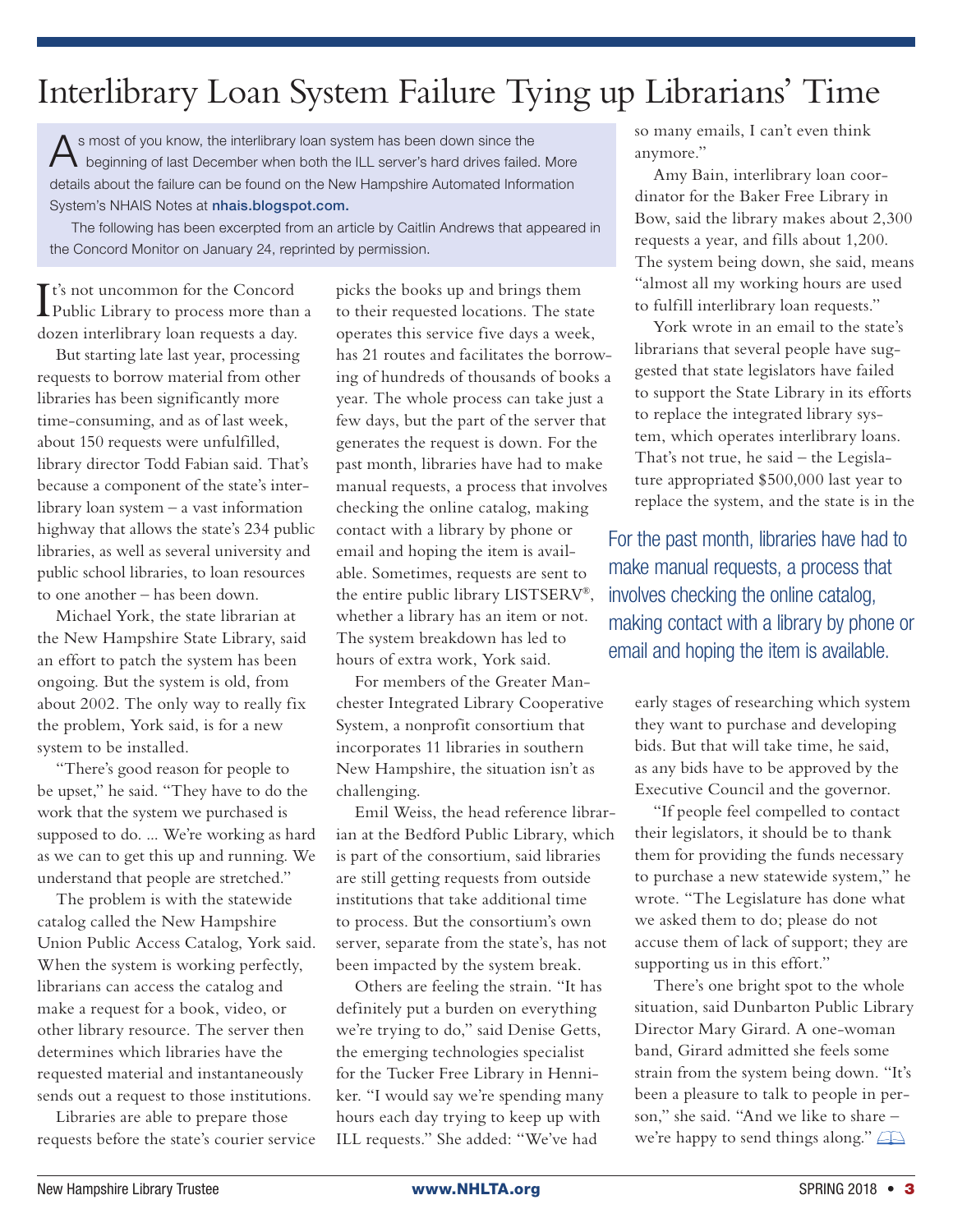# New Board Member: Bert Saul developed and promoted appropriate knowledge-



Bert Saul

The NHLTA Board of Directors is pleased to welcome Bert to the board. Bert was appointed to the board at the March meeting; he will be up for election at the Annual Meeting in May.

Currently an alternate trustee with the Holderness Free Library, Bert served as co-chair of the search committee for that library's new director.

After graduating from Williams College with a degree in astrophysics, teaching high school mathematics and working in the software industry, Bert decided to shift his career direction to libraries – "it was a great way to combine my interests in teaching, coaching and technology." While earning his MLS in Library Science from Simmons, Bert worked as Special Projects Cataloguer/Cataloging Assistant at the Social Law Library and Assistant Librarian at Concord Academy before becoming the Corporate Library Manager at Simpson Gumpertz & Heger Inc., a national engineering firm. During his 12+ years with the firm, Bert provided on-going education to all employees about intellectual property issues such as copyright compliance,

sharing programs and acquired and maintained an appropriate mix of print and electronic resource to support practice areas.

Bert's ties to New Hampshire go back many years – he taught tennis at the Mt. Washington Hotel and in Waterville Valley in the 1970s; in 2017, Bert and his wife Mary Anne became fulltime residents of Holderness. Before joining the Holderness board of trustees last September, Bert served on the Executive Board of the Massachusetts Library System for three years, and also on its Strategic Planning Committee.

Bert states that his "experience with the Massachusetts Library System helped me gain a better understanding of the challenges being faced by public libraries in a wide variety of communities. I hope this experience will allow me to contribute to the development of NHLTA programs that help and support libraries from the smallest rural library in the North Country with just one staff member to city libraries with multiple staff members and departments."

With his many years of experience in Quality Assurance and Software Management, and as a teacher and coach, we feel confident that Bert will prove to be a great addition to the NHLTA board.  $\Box$ 

# NHLTA Regional Spring Meetings and light refreshments will be served. Please let

In addition to the recent meetings at the Pil<br>bury Free Library in Warner and Rodgers n addition to the recent meetings at the Pills-Memorial Library in Hudson, there are meetings this April at the Epsom Public Library, the Kingston Community Library and the Holderness Public Library. Trustees, alternates, and directors from any town are welcome. The purpose of these sessions is to foster networking among trustees on topics of common concern. Topics of discussion may include strategic planning, creating and updating library policies, conducting the library director evaluation, technology developments, fundraising for big projects and recruiting new trustees. For more information, visit the NHLTA website. Plan to attend a meeting (or two) near you. Coffee, tea

us know you are coming, at least a bit in advance so we can plan seating and refreshments. Two sessions in the North Country are being planned for later this year.

### April 10 • 6:30 pm Epsom Public Library

1606 Dover Rd. (Route 4), Epsom *RSVP to Susan Gaudiello,* s.gaudiello@nhlta.org

### April 11 • 5:30 pm Kingston Community Library

2 Library Lane, Kingston *RSVP to Susan Gaudiello,* s.gaudiello@nhlta.org

### April 21 • 10:00 am Holderness Library 866 US Route 3, Holderness

*RSVP to Carol Snelling,* c.snelling@nhlta.org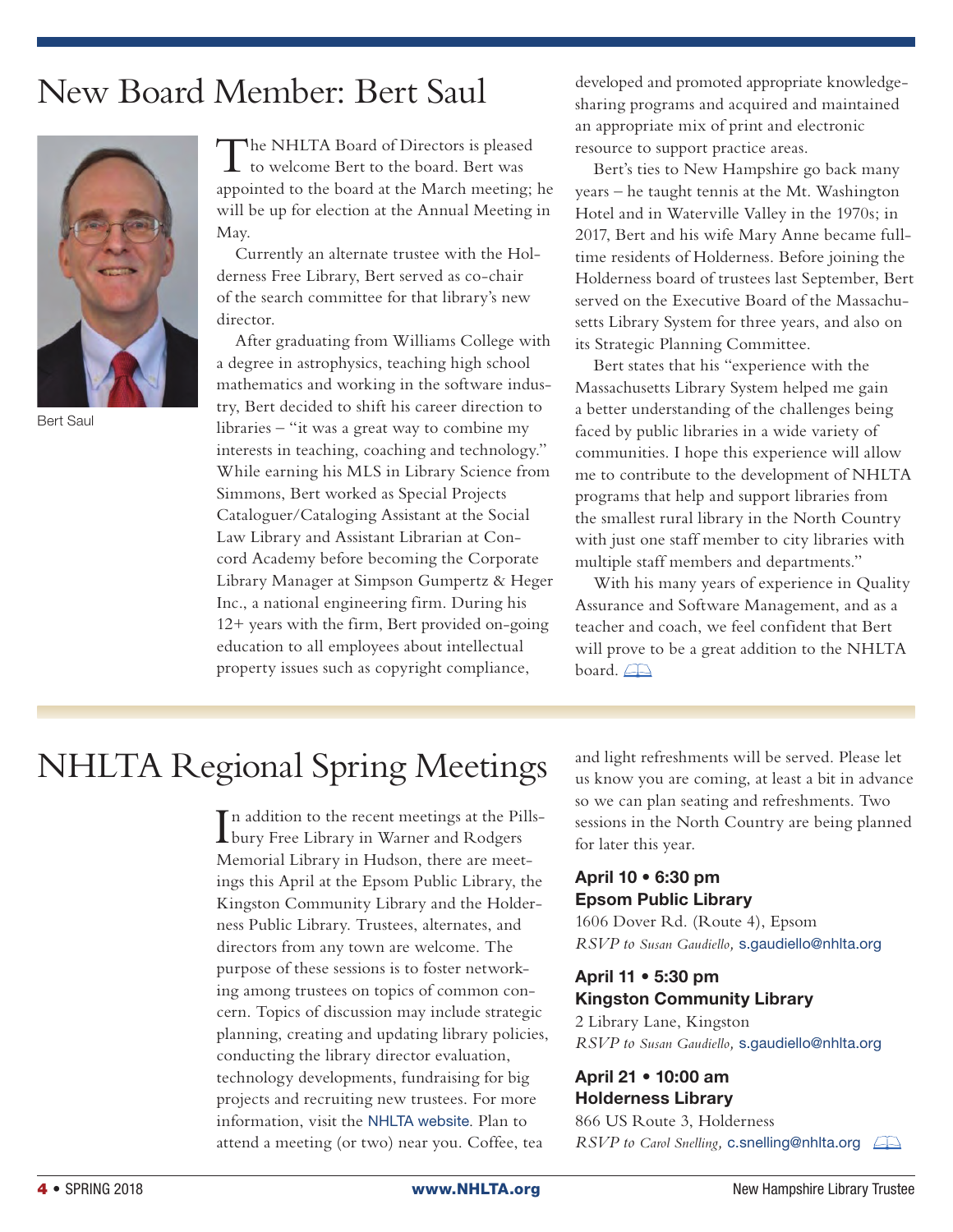### Refresh & Refocus *continued from page 1*

NHLTA is pleased to welcome back last year's keynote speaker George Needham as a presenter. George will talk about **The Hopeful Workplace** and how trustees can make a difference by encouraging a workplace that inspires rather than intimidates; that encourages rather than deflates; that favors reaching out rather than hunkering down. During the afternoon session, he will discuss what is new with libraries around the country – **I Didn't Know Libraries Do That!** George is the director of the Delaware County District Library in suburban Columbus, Ohio. Over his 40+ year career, George has done practically every job libraries offer, from shelving to technology to association executive to director. His one brush with non-library fame was as a two-time "Jeopardy!" champion.

Several workshops will cover legal issues: in addition to Attorney Margaret Byrnes' **Getting to Know the Library RSAs**, Cordell Johnston will provide a brief overview of New Hampshire's **Right-to-Know Law**, followed by a discussion of the latest changes and interpretations.

Fundraising is always a challenge for trustees – in **Fundraising 411** Mindy Atwood will discuss the Abbott Library Foundation's journey to raising \$1.325 million for their new building; in **Understanding Library Friends and Foundations**, Terry Knowles will explore the differences between Friends organizations and foundations and how to determine which entity a library should consider when seeking outside donations.

Now that you've raised your money for that new building or addition, what's next? Patricia Sherman, founder of Warrenstreet Architects; Ron Lamarre, Lavallee Brensinger Architects; and Jason LaCombe, SMP Architecture will discuss *WHY* you need an architect, *WHEN* you need an architect, and *HOW* you go about finding the right architect in **The Care**  and Feeding of Your Architect: Why, When, How. This program will explore the responsibilities of the architect and the architectural process as well as the preparation work a library needs to do before hiring an architect. Some of the projects these firms have worked on include the Dunbar Free Library in Grantham, the Hall Memorial Library in Northfield, the Langdon Library in Newington, the Wadleigh Memorial Library in Milford, as well as the public libraries in Durham, Kingston and Atkinson.

Rounding out this very full day are workshops on finances, **Managing the Money** and **Marketing Your Library Brand**. In **Creating Smart Spaces for Active Learning**, Library Directors Lynn Piotrowicz and Pat Fickett will share their experiences as participants in the "Small Libraries Create Smart Spaces" program.

Conference brochures were mailed out in late February; as always, we recommend you register online at NHLTA.org.

### PARKING

A parking garage is located adjacent to The Manchester Downtown Hotel. *With ticket validation*, parking fees are \$6 per vehicle. Attendees staying overnight at the hotel may park overnight for \$12 per vehicle. To validate your parking ticket, you **MUST** bring your parking ticket with you into the hotel to be validated at the Conference Registration Area located in the Assembly Area.



### 2018 Spring Conference & Annual Meeting May 14, 2018

The Manchester Downtown Hotel (Formerly Radisson Hotel Manchester Downtown) 700 Elm Street, Manchester, NH 03101

### Morning Session I: 9:50 – 10:50

- **CRIENTATION HIGHLIGHTS**
- HOW TO RUN AN EFFECTIVE MEETING
- **FUNDRAISING 411**
- **CREATING SMART SPACES FOR ACTIVE** LEARNING
- **COMMUNITY FACILITIES LOAN AND GRANT** PROGRAM

### Morning Session II: 11:00 – 12:15

- STRATEGIC PLANNING: A New Approach
- **THE HOPEFUL WORKPLACE**
- GETTING TO KNOW THE LIBRARY RSAS
- **MARKETING YOUR LIBRARY BRAND**
- UNDERSTANDING LIBRARY FRIENDS AND **FOUNDATIONS**

### Afternoon Session: 1:45 – 3:00

- **FRIENDS & FRIENDS OF FRIENDS: Building** Strong Relationships
- **THE CARE AND FEEDING OF YOUR ARCHITECT:** Why, When, How
- **I I DIDN'T KNOW LIBRARIES DO THAT!**
- **MANAGING THE MONEY**
- **RIGHT-TO-KNOW LAW UPDATE**

#### PREMIER CONFERENCE SPONSOR

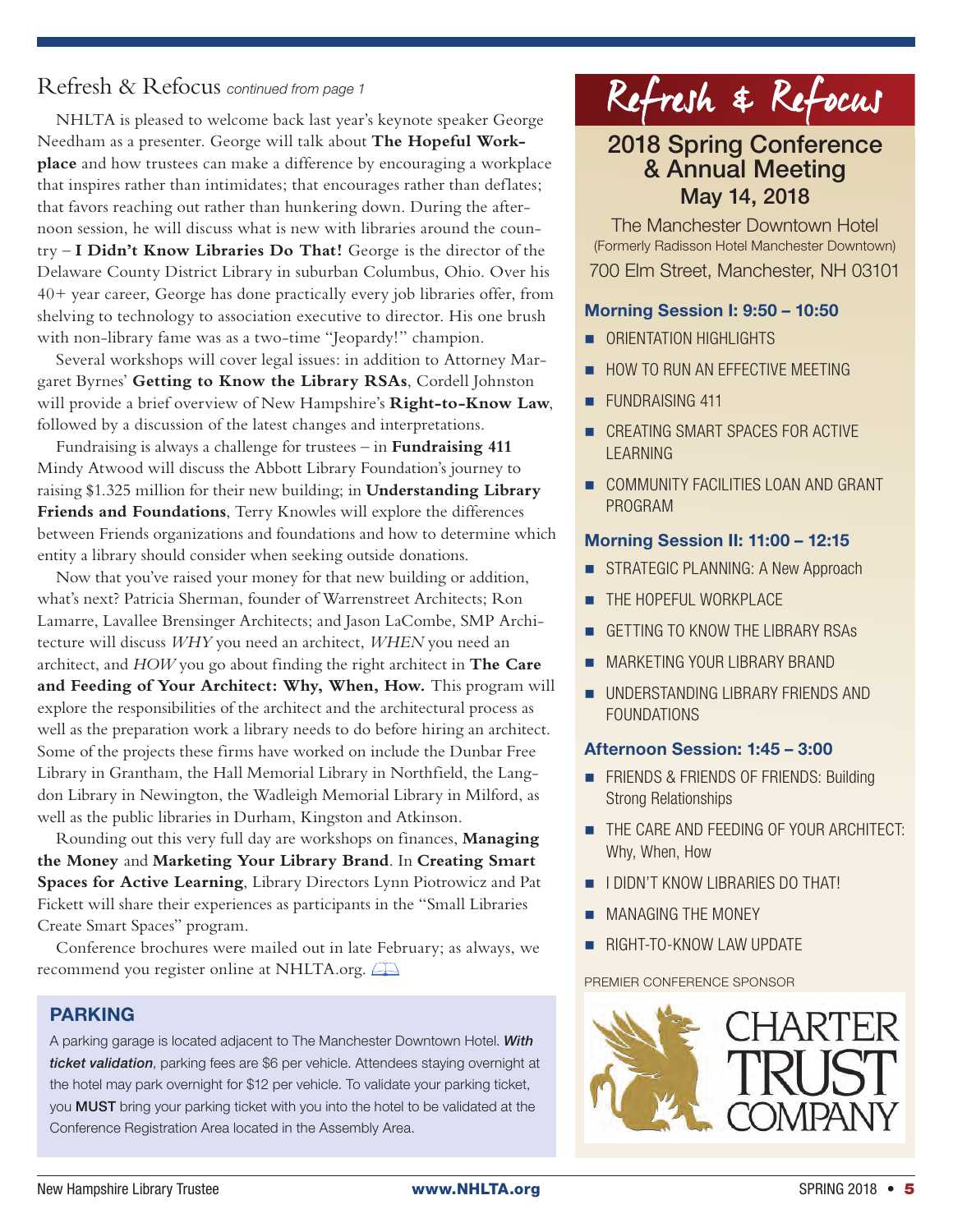# Library Funding Under Attack . . . Again

"Without IMLS funding for museums and libraries, it would be more difficult for many people to gain access to the internet, continue their education, learn critical research skills, and find employment."

As it did in 2018, the Trump administration's budget proposal for 2019 calls for eliminating the Institute for Museum and Library Services (IMLS) and hundreds of millions of dollars dedicated to America's libraries through the Library Services and Technology Act (LSTA).

IMLS Director Kathryn K. Walker said her agency is the primary source of federal funding for museums and libraries. "Without IMLS funding for museums and libraries, it would be more difficult for many people to gain access to the internet, continue their education, learn critical research skills, and find employment." From a statement made by American Library

Association President Jim Neal:

"The administration's FY2019 budget is out of touch with the real needs of Americans and the priorities of leaders in Congress who

## NH Library is a Finalist for the National Medal for Museum and Library Service

On March 5, The Institute of Museum and Library Services announced 29 finalists for the 2018 National Medal for Museum and Library Service and the Wiggin Memorial Library in Stratham is on the list! The National Medal is the nation's highest honor given to museums and libraries for community service. Over the past 24 years,

the award has celebrated 182 institutions that demonstrated extraordinary and innovative approaches to public service.

"The 29 National Medal finalists showcase the tremendous ability of libraries and museums to serve as vital community resources," said IMLS Director Dr. Kathryn K.



Matthew. "The Institute of Museum and Library Services is honored to recognize these leading institutions. We congratulate them on the work they are doing across the United States."

National Medal winners will be announced later this spring. Representatives from winning institutions will receive their medals at a ceremony on May 24 in Washington, D.C.

represent them. The president miscalculates the value of more than 120,000 libraries across America, just as he did in his FY2018 budget proposal.

"This administration's new budget also decreases resources for children. Cutting federal support for programs like Innovative Approaches to Literacy comes at the cost of early literacy and improved student achievement, especially in the most underserved areas of our nation.

"Withholding federal support for libraries means withholding services that foster achievement, develop the workforce and contribute to local economies. ALA members will continue to highlight the value of libraries to our elected leaders in every U.S. congressional district. And we are confident that our congressional leaders will continue to protect the federal programs that invest in our communities."

John Chrastka, Executive Director of Every-Library, posted this response on their website:

"As a signal of the President's priorities, the budget is alarming in its widespread neglect to provision federal resources to institutions which are proven to drive economic growth and provide critical services to individuals and communities across the U.S.

"If the Institute of Museum and Library Services is closed as planned, state libraries around the country will lose critical funding for services supporting the blind and visually impaired, 24/7 homework help for students, and vital programs for veterans and their families. Voting Americans need to respond with urgency in order to build Congressional support and protect these devastating cuts from moving forward."

The good news is that Congress rejected the Trump administration's funding cuts last year, and we hope this will happen again. For more information and updates, visit the American Library Association at ala.org. EveryLibrary at everylibrary.org and the Library Journal website at libraryjournal.com.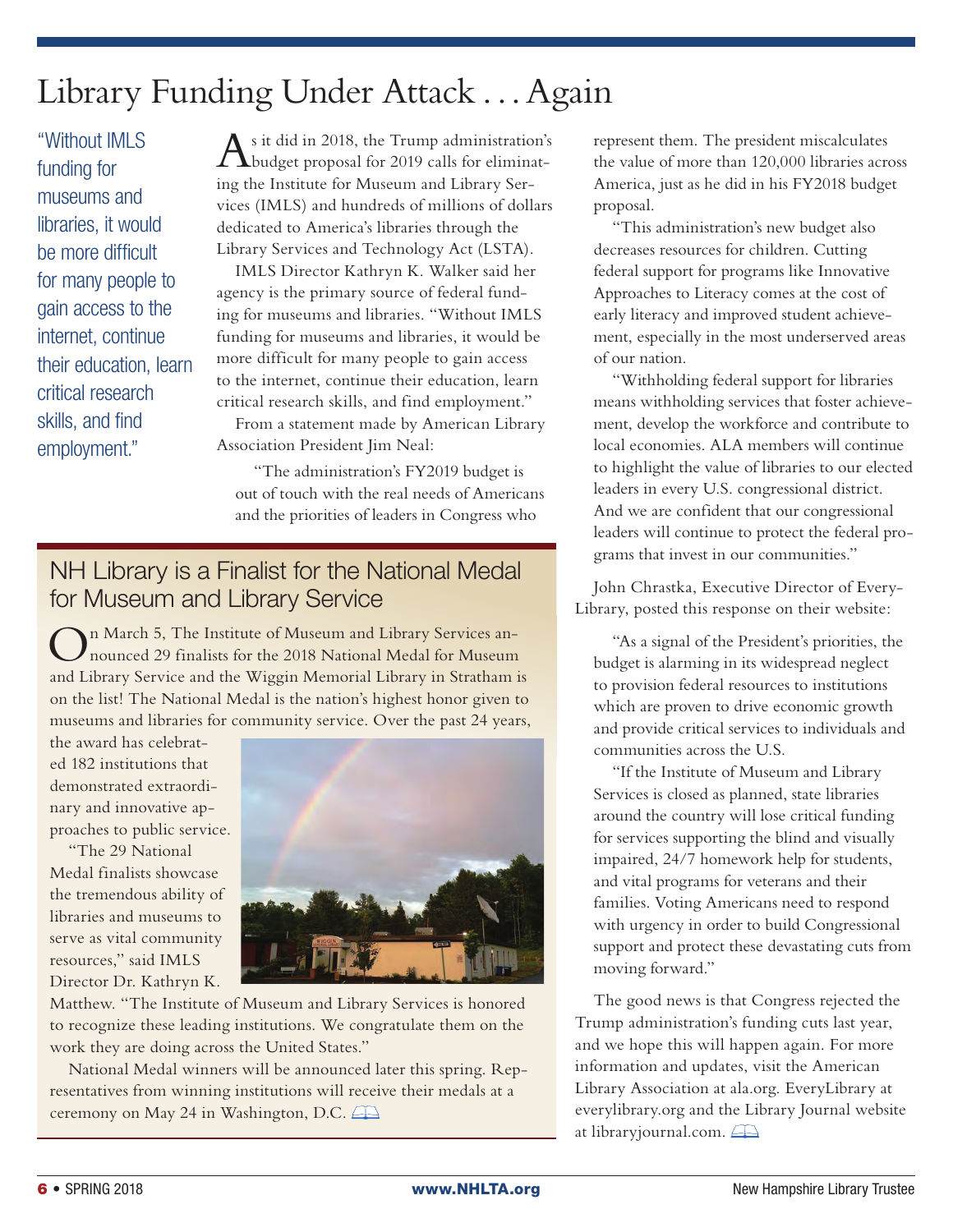## NHLTA WORKSHOP

## **Library Trustee Orientation & Personnel Management**

Saturday, April 28, 2018  $10 \text{ am} - 2 \text{ pm}$ Hooksett Public Library 31 Mount Saint Mary's Way, Hooksett

Directions: https://hooksettlibrary.org/node/3946

This comprehensive overview of trusteeship will provide you with the tools and information you need to be an effective library leader. The workshop will cover the following topics, and there will be time available to answer questions.

- **NH Laws Relative to Public Libraries**
- $\blacksquare$  Library Trustees A Job Description
- Establishing Policies for the Library
- Budgets The Process from Adoption to Management
- **Trustees as Employers**
- Trustee Meetings and the Right to Know Law
- The Trustee as Library Advocate

The workshop presentation slides and handout are available on the NHLTA website. This workshop is FREE and mid-morning refreshments will be provided. Please bring your own bag lunch.

If you are unable to attend this Saturday workshop, please note that there will also be an orientation workshop at the upcoming **NHLTA Spring Conference on May 14**, as well as other workshops specifically recommended for new trustees.

Deadline to register is Friday, April 20. ONLINE REGISTRATION only.

### McKay Scholarships Available

Scholarships are available from our<br>SMildred P. McKay Scholarship Fund. Scholarships are awarded for graduate courses, certificate course, conferences (including the NHLTA Annual Spring Conference) and workshops.

Criteria for eligibility and an application form can be found on our website www.NHLTA.org. Previous McKay

Scholarship recipients are welcome to apply for another scholarship.

### Join the NHLTA LISTSERV®

Have a question for other trustees? Want to share a success? Want to get the latest NH library news delivered to your inbox? Subscribe to the email list just for NH Trustees on the NHLTA website www.NHLTA.org.



**The Newsletter of the New Hampshire Library Trustees Association**

> EDITOR **Katrinka Pellecchia**

DESIGN & PRODUCTION **Jill Shaffer Hammond**

PROOFREADING Ann Somers, Loring Webster

Email submissions and inquires to the Editor k.pellecchia@nhlta.org

The NH Library Trustee is published four times yearly by the New Hampshire Library Trustees Association (NHLTA),

25 Triangle Park Drive, Concord NH 03301. This publication serves as a means of providing information and news to

library trustees in New Hampshire. Subscriptions are included as part of

the annual membership dues for the New Hampshire Library Trustees Association. The content published is for informational purposes only and is not and should not be considered a substitute for legal advice.

> © 2018 New Hampshire Library Trustees Association

All rights reserved. No portion of this newsletter may be reproduced or republished without permission from the editor.

POSTMASTER: Address Correction Requested

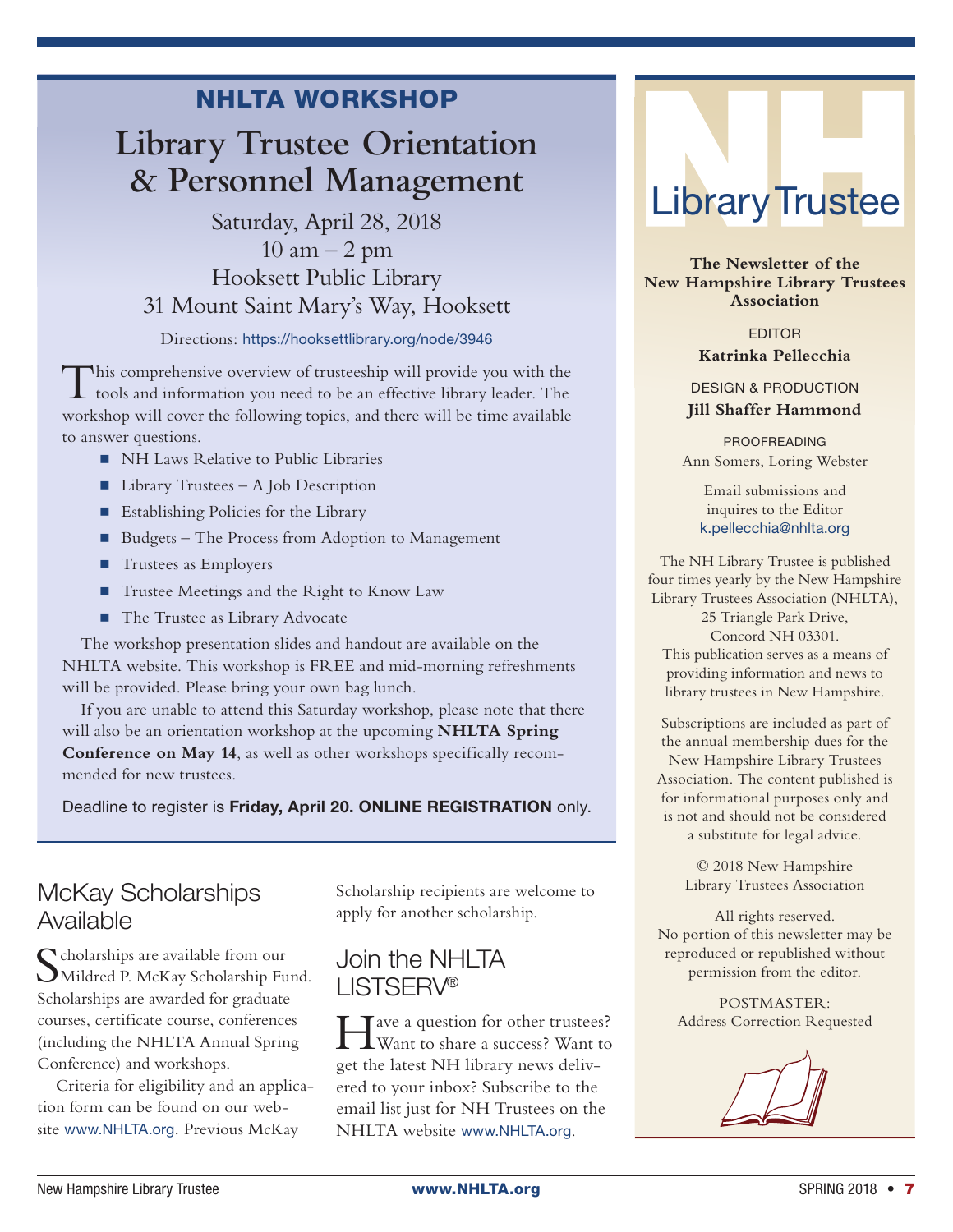# ASK MARGARET

## Preventing Sexual Harassment in the Workplace

By Margaret L. Byrnes, Attorney at Law, NH Municipal Association (NHMA)

We have all been hearing a lot about sexual harassment lately. What obligation do library trustees have to prevent sexual harassment in the workplace?

Although the news has been dominated by conversations about sexual harassment, harassment is part of a bigger picture: discrimination in the workplace. Understanding what constitutes discrimination is the first step to preventing it, both to protect employees and to avoid liability.

It is good practice both for library trustees and library employees to undergo sexual harassment trainings.

The inquiry starts with determining whether the employee is a member of a "protected class." New Hampshire law has more protected classes than federal law, under RSA 354-A:7: Age; sex, including gender and pregnancy; sexual orientation; race; color; national origin; marital status; physical or mental disability; and religion. If the employee is a member of a protected class, then the question becomes whether the employee has suffered discrimination because of membership to one or more of these protected classes.

## NHLTA Awards Deadline: July 31, 2018

Honor those special people who have contributed to the excellence of New Hampshire libraries.

- **Library of the Year**
- **Lillian Edelmann Trustee of the Year**
- **Library Director of the Year**
- Dorothy M. Little Award
- Sue Palmatier Award for Outstanding Support from a Friends of the Library Group
- **Special Service Contribution Award**

Award criteria and more information can be found on the website ww.NHLTA.org

Many of us think of discrimination as occurring only when tangible adverse employment action is taken, such as a demotion, termination, or refusal to hire someone. However, harassment is also a type of discrimination when it is based on a person's protected class status.

Harassment occurs through derogatory, abusive, insulting, or offensive conduct relating to, or because of, a person's membership in a protected class, when the harassment unreasonably interferes with a person's work performance or creates intimidation or a hostile or offensive working environment. The conduct must be unwelcome, and can be in the form of jokes, gestures, unwanted physical contact, or even the sharing of offensive messages or images. Severity and frequency of the conduct are taken into account when determining whether the conduct rises to the level of "harassment." Harassment can occur between co-workers or between supervisors and subordinates. When an employer becomes aware of harassment, the employer has a responsibility to investigate and take effective action to stop harassing conduct that has occurred or is occurring.

The matter is made more complicated by the fact that not everyone has the same concept of "offensive," and a "nice" compliment to one person might be an offensive or unwanted comment to another. Therefore, it is good practice both for library trustees and library employees to undergo sexual harassment trainings. Trustees, in consultation with their library directors, should also review their sexual harassment policies – or create one, if one does not already exist – to inform employees what harassment is and that engaging in such behavior has serious consequences. For more information, visit the New Hampshire Commission for Human Rights website at https://www.nh.gov/hrc/.

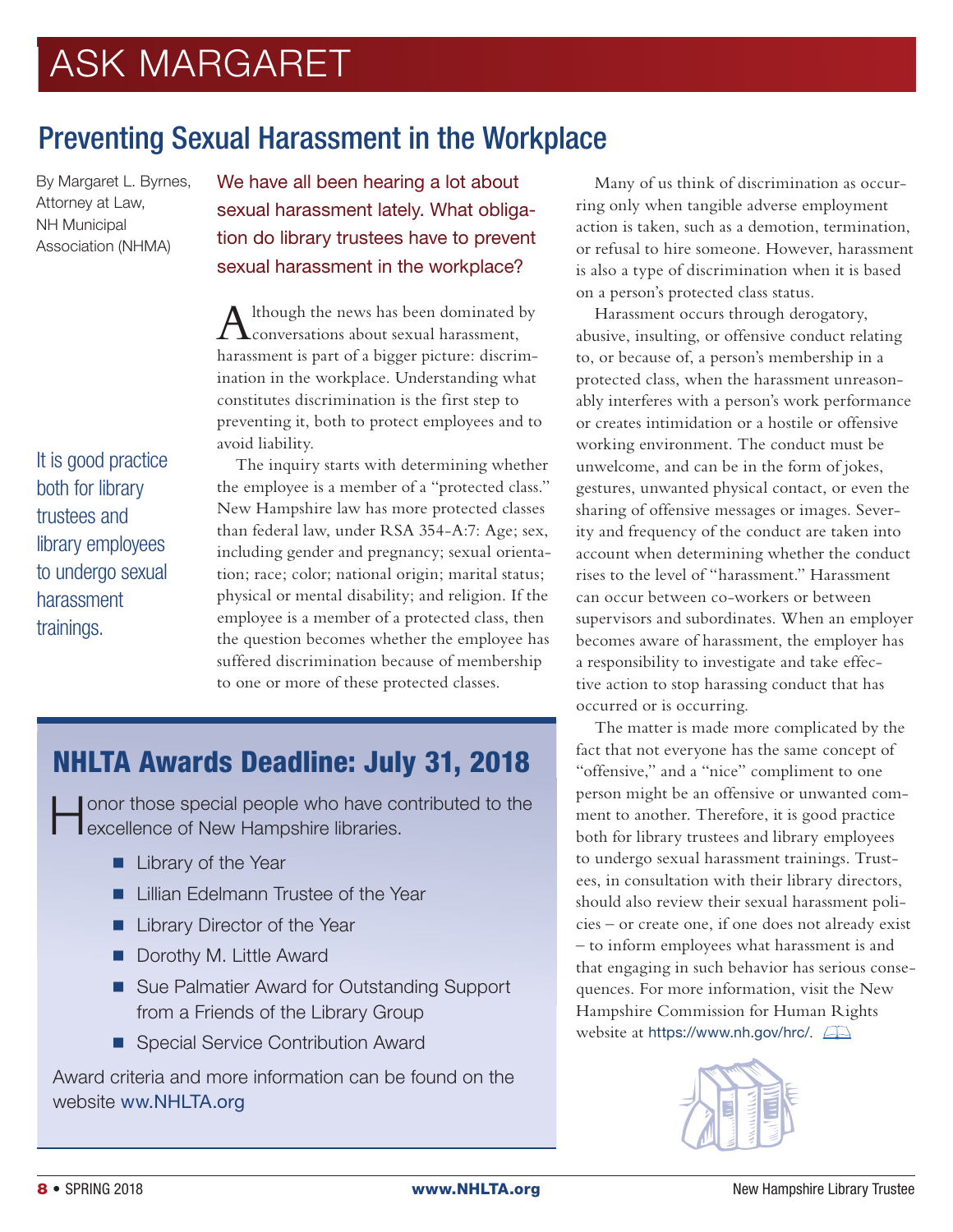# TRUSTEE TOOLKIT



## For New Trustees (and All Trustees) Education is a Must!

 $\bigwedge^s$  you begin your term, we cannot over-<br>Emphasize the importance of being properly prepared to assume your duties. Becoming educated about your library can range from an informal session with the chair of the board and the library director to a full meeting with the entire board. This can include a complete tour of the library, an explanation of its services and an introduction to the staff. As it is essential that all new trustees be made to feel knowledgeable, we strongly recommend that each trustee have a notebook which includes the following information:

- The board of trustees' by-laws
- **NH Library Trustees Manual**
- List of library staff, positions, job descriptions, dates of hire
- Library mission statement
- Library's policies and procedures; approved annual holidays
- Board-approved budget for current year
- Annual report and current library statistics
- Copy of director's performance review
- NH state laws pertaining to libraries (RSAs)

The second way new trustees can become properly prepared to assume their library duties is to participate in the education programs, orientations and workshops sponsored by the

NHLTA. Details on the Trustee Orientation Workshop scheduled for April 28 are on page 7 of this newsletter. The Annual Conference on May 14 provides an opportunity for all trustees to brush up on a variety of library topics and network with colleagues from around the state; several of the workshops are specifically aimed at new trustees. Board chairs should encourage new trustees (and seasoned trustees as well) to take advantage of these continuing education opportunities to enhance their skills and knowledge.

### Essential Responsibilities of the **Trustee**

- Recruit, appoint, supervise and review performance of the library director.
- Establish, review and revise all policies.
- Enforce all local, state and federal laws that pertain to the library, library employees and the accessibility of materials to the public.
- Prepare the annual budget in consultation with the director and defend the budget to the municipal budgetary authority.
- Learn local, state and federal laws pertaining to the governance of a public library.
- Advocate for the library and library service in the community, state and nation.
- Participate in state and national library organizations.  $\Box$



National Library Week April 8-14

### NHLTA Board of Directors 2017–18

**Susan Gaudiello, President**  Barrington • s.gaudiello@nhlta.org

**Ed Moran, Vice President** Bedford • e.moran@nhlta.org

**Carol Snelling, Secretary** Holderness • c.snelling@nhlta.org

**Mark Branoff, Treasurer** Windham • m.branoff@nhlta.org

**Conrad Moses, Past President** East Kingston • c.moses@nhlta.org **Mary Castelli** Chichester • m.castelli@nhlta.org

**Janice Clark** Deerfield • j.clark@nhlta.org **Marty Davis**

Claremont • m.davis@nhlta.org **Connie Kirwin**  Antrim • c.kirwin@nhlta.org

**Katrinka Pellecchia** Lee • k.pellecchia@nhlta.org

**Bert Saul**  Holderness • b.saul@nhlta.org **Liz Tentarelli** Newbury • l.tentarelli@nhlta.org **Lillian Edelmann, Emeritus** Boscawen

### LIAISON TO THE BOARD

**Michael York,** *Director* NH State Library

**Sylvie Brikiatis,** *Assistant Director Nesmith Library, Windham* NH Library Association

**MISSION** The NHLTA assists Trustees to be knowledgeable and effective in order to serve, improve and promote New Hampshire Public Libraries.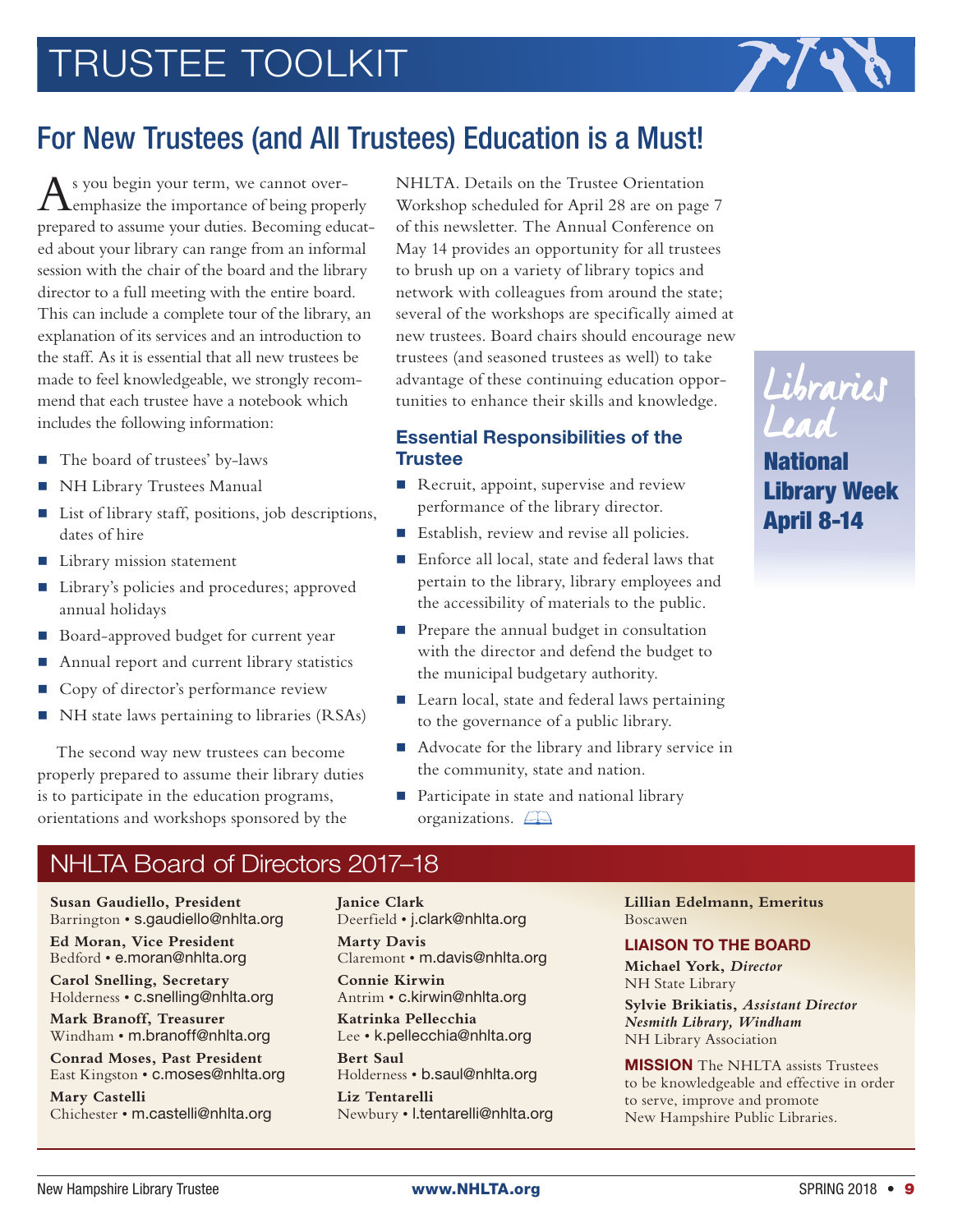# **Net Neutrality: An Intellectual Freedom Issue**

On Dec. 14, 2017, the Federal Communications Commission voted to repeal<br>
ONet Neutrality; the repeal is to take effect on April 23, 2018. At the 2018 ALA Midwinter Meeting, ALA Council adopted the statement "Net Neutrality: An Intellectual Freedom Issue." Written by the ALA Intellectual Freedom Committee, the document affirms that Net Neutrality is essential to the promotion and practice of intellectual freedom and the free exercise of democracy. The document makes clear connections between Net Neutrality and libraries, democracy, intellectual freedom, and equitable access. Excerpts from the statement appear below; the full statement can be read at www.ala.org/ advocacy/intfreedom/netneutrality. The entire NH Congressional delegation opposes the repeal of net neutrality; Senators Shaheen and Hassan took lead roles in opposing the vote to repeal. Individual statements can be found on all the representatives' websites.

> The American Library Association (ALA) af-firms that Net Neutrality is essential to the promotion and practice of intellectual freedom and the free exercise of democracy.

### **Definition**

Favoring some sources of information over others effectively suppresses certain viewpoints and activities . . . Libraries and library users must have access to networks in which all content is treated equitably.

Net Neutrality is the principle that Internet Service Providers (ISPs) should enable access to all content and applications regardless of the source, and without favoring or blocking particular products or websites. Under this principle, ISPs should not "throttle" (restrict, impair, or degrade) network speed or traffic on the basis of content, applications, services, or mobile devices. Such interference with internet traffic, favoring some sources and limiting others, impedes the free flow of information and profoundly disrupts both the right of individuals to participate in public discourse, and the full functioning of a library.

### Libraries, the Library Bill of Rights, and the Internet

In the Library Bill of Rights, ALA affirms that all libraries are forums for information and ideas. Today most libraries provide internet access, and for many individuals and communities, this is their sole point of access to the internet. Libraries' provision of internet access opens doors to many important aspects of our culture, including news, social media, job opportunities, entertainment, and civic dialogue and participation. The internet has become not only a source of

information, but also a vital platform for self-expression, learning, communication, and political participation. Net Neutrality is a precondition of the open information infrastructure upon which libraries depend, in which all services are accessible on an equitable basis.

### Net Neutrality, Intellectual Freedom, and Censorship

In the 21st century, much of the speech in our society and the publications of the press are transmitted via the internet. Net Neutrality ensures that the transmission of all "digital speech" is treated equally, regardless of origin, content, or purpose. Eliminating Net Neutrality would abridge equality of access for those who want to express their ideas and those who choose to receive that information.

Net Neutrality guarantees the right to distribute and receive ideas without limitation or discrimination via the internet. Without the protection of Net Neutrality, tiered access limits diversity and blocks ideas and opinions. Additionally, it creates an internet in which only the companies that can afford to pay more for prioritized access can get their content through to consumers. Allowing ISPs to determine which speech receives priority access and which speech can be delayed, or even blocked, based on commercial and financial interests impairs intellectual freedom. This leads inevitably to censorship of voices without economic or political power.

Article III of the Library Bill of Rights states, "Libraries should challenge censorship in the fulfillment of their responsibility to provide information and enlightenment." Favoring some sources of information over others effectively suppresses certain viewpoints and activities, such as local news outlets or participation in small social media platforms. Libraries and library users must have access to networks in which all content is treated equitably.

### Equitable Access to Ideas and Information

Net Neutrality aligns with ALA's core value of access to information. Article I of the Library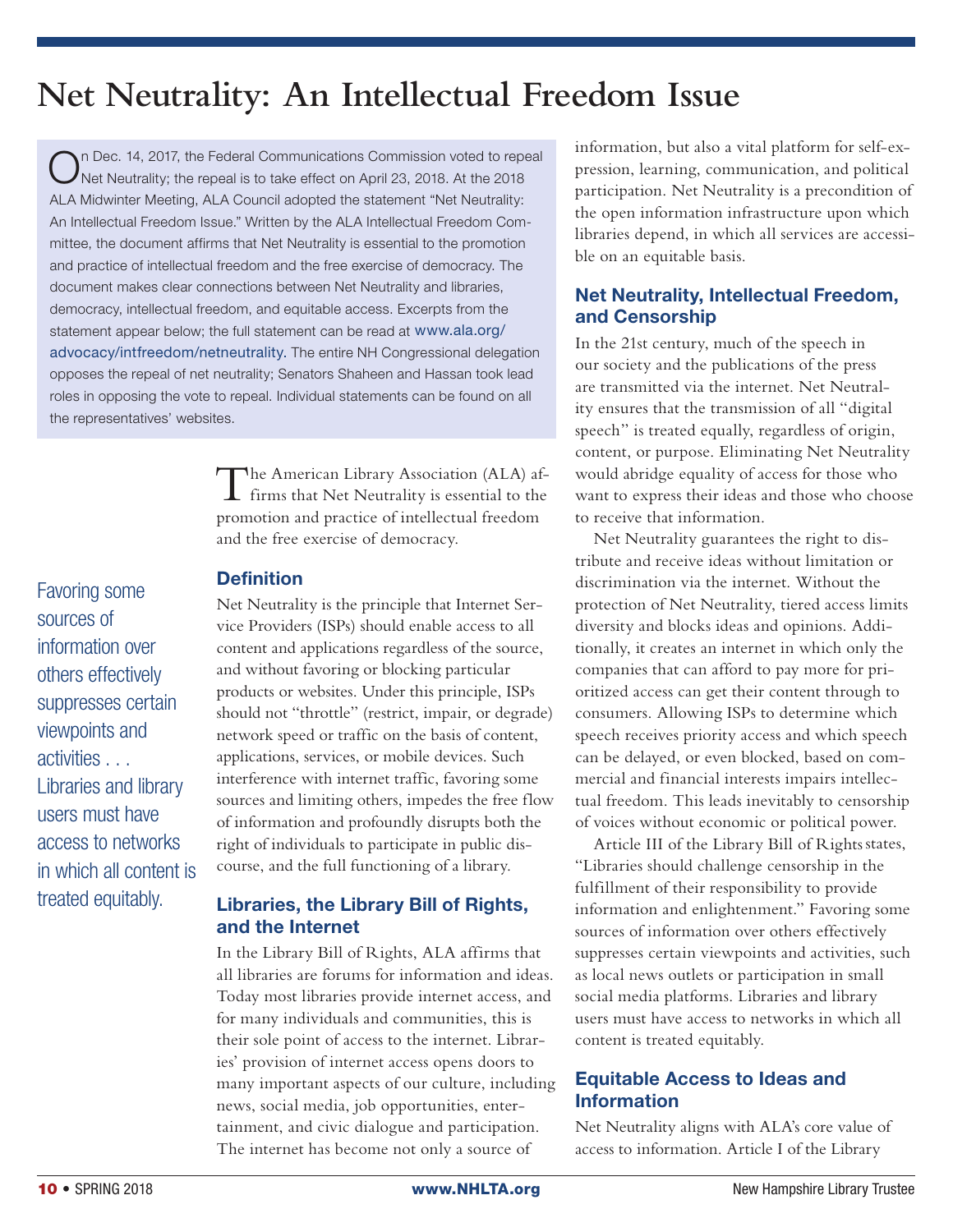Bill of Rights states, "Materials should not be excluded because of the origin, background, or views of those contributing to their creation." If internet services are limited because of their source (as in a competing news agency, application, or entertainment company), or others are favored because of special payments to ISPs, access to the full range of ideas of our society will be compromised. Net Neutrality is the only condition under which equitable access to information can be guaranteed for libraries and all users.

Article IV of the Library Bill of Rights states, "Libraries should cooperate with all persons and groups concerned with resisting abridgment of free expression and free access to ideas." Many organizations traditionally responsible for delivering access to vital news and civic engagement support Net Neutrality, among them news

organizations, journalists, civil liberty groups, and museums. Moreover, hundreds of librarians, in separate filings with the Federal Communications Commission, have expressed their strong defense of the principles of Net Neutrality.

Article V of the Library Bill of Rights states, "A person's right to use a library should not be denied or abridged because of origin, age, background, or views." Libraries bridge the digital divide, providing the opportunity for even the most disenfranchised people to seek an education, search for jobs, research important issues, and express their views. Net Neutrality ensures that all ISP users, including library users, have access to the broadest possible content, rather than pre-selected, favored content and services that vary according to the location or economic profile of a community.  $\Box$ 

*There are many forms of censorship. Tilting the playing field toward a few players is one of them.*

 –James LaRue, Office for Intellectual Freedom Director

# **NHLTA Circulating Video Collection**

**Nan't get to the Annual Conference? Want a** refresher to help you refocus? These videos that were recorded at previous NHLTA Conference sessions are available for circulation from the Manchester City Library.

### HELP!

Does your library need help? Are your trustees tired? Do you need a bigger budget or building? Are you exhausted by trying to "defend" the library? Learn the steps toward a successful library campaign and how to effectively build relationships with local government to collaborate for a better library, and a better town! Melissa Prefontaine, trustee from Langdon Library in Newington, explains it all in **How to Fight for the Library (and not with the town): Collaborating with Town Officials.**

### FIRM FOUNDATION

Explore the advantages – and disadvantages – of forming a foundation. What it is and what it is not, how a foundation can be used, understanding applicable RSAs and whether a Friends group is a better choice. Terry Knowles, Assistant Director of Charitable Trusts at the NH Department of Justice and a recognized author-

ity on charitable trusts and foundations, offers expert advice in **Firm Foundation: When a Library Needs One.**

#### BE A BFF

The ideal local public library serves the community well – led by trustees, run by staff and supported by Friends. These three groups have the same general goal, but fine-tuning the working relationships can be "interesting." In this video, Tom Ladd, well known NH Librarian, Consultant and Trainer, guides and explores the ways to make a Friends group work in **Making Friends with Friends.**

### WARRANT ARTICLE BASICS

Learn how to make your library more visible to the community and to communicate more effectively about its value. Data-driven insights into voter attitudes are explored in a practical discussion about ways to market and advocate for your warrant article. In **Planning a Warrant Article: Advance Planning for Effective Advocacy**, John Chrastka, Founder and Executive Director of EveryLibrary and president of the Board of Trustees for the Berwyn, IL Public Library will lead you along the path to success.

### **CIRCULATION** INSTRUCTIONS

1. Make your request to the Manchester City Library using interlibrary loan; reference NHLTA Videos plus the Video Title using this email address: mclill@ manchesternh.gov or through NHU-PAC.

2. If you are a Greater Manchester InterLibrary Cooperative System Library cardholder, you can borrow the video directly from the Manchester City Library or request one and have it sent to your GMILCS Library.